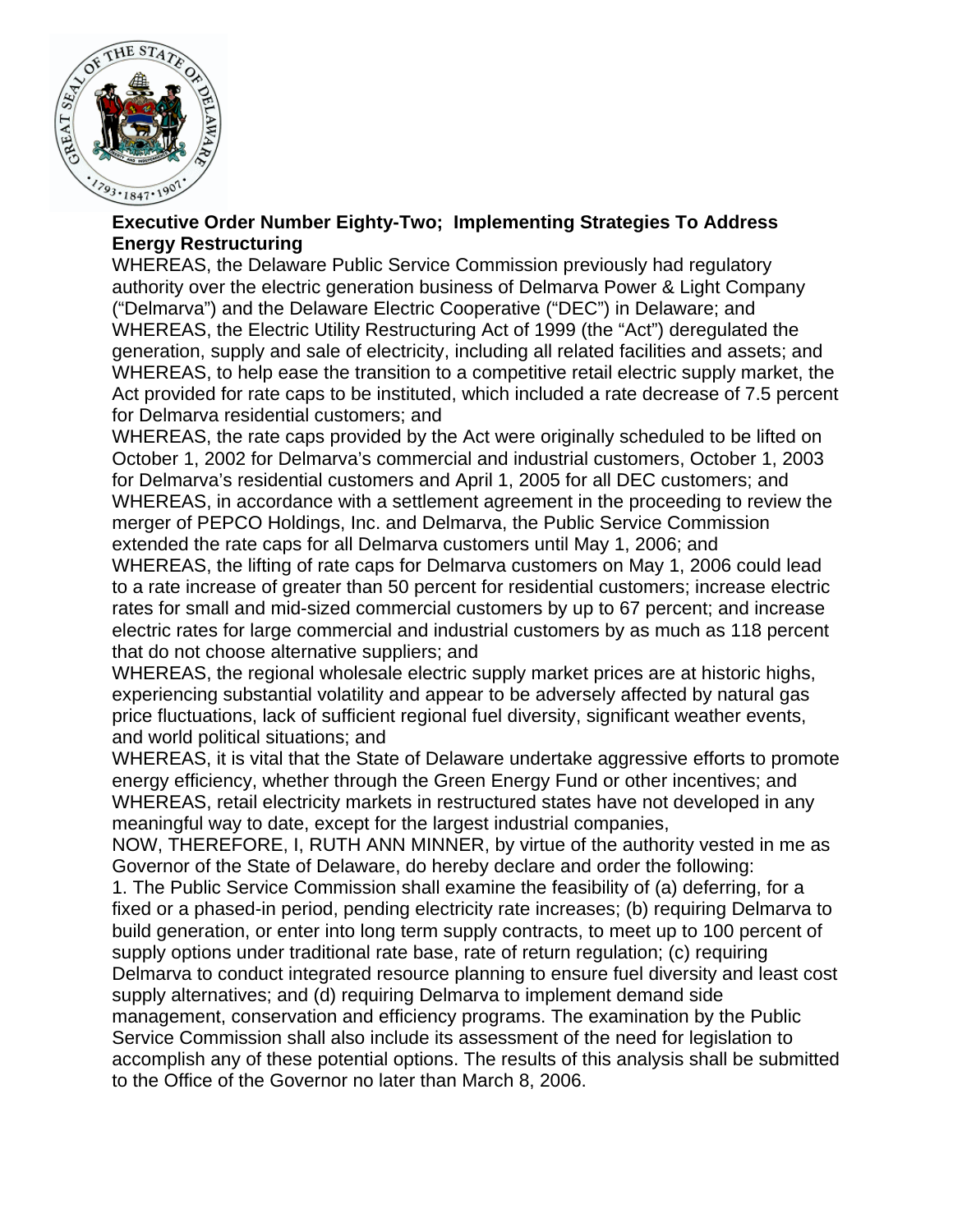2. The Department of Natural Resources and Environmental Control, the Public Service Commission and the Public Advocate shall launch a consumer education program designed to educate citizens on the pending rate increases as well as energy conservation techniques. This education program shall be coordinated concurrently with the Public Service Commission's Consumer Energy Education Group.

3. The Department of Natural Resources and Environmental Control shall develop policies and programs that promote clean distributed generation technologies, coal gasification, combined heat and power applications and other steps toward reducing overall energy costs and/or enhancing energy efficiency in Delaware. The Department shall report on the development of such policies and programs to the Office of the Governor no later than March 8, 2006.

4. The Delaware Economic Development Office shall coordinate with the various Chambers of Commerce and other business organizations in Delaware to ensure that small and medium size businesses have access to programs that ease the transition and access to deregulated energy markets and aggregate the electric use of commercial customers to strengthen their competitive positions and help defray costs. 5. The Office of Management and Budget and the Department of Natural Resources and Environmental Control, Energy Office shall develop a strategy to implement procedures to enable the State to purchase electricity on the deregulated energy market to coincide with the lifting of electricity rate caps on May 1, 2006. Included in this strategy shall be recommendations for legislation to enable any of these options to be accomplished including enabling the State to purchase a portion of its electricity from "Green" energy sources as well as the Energy Office completing the State's energy consumption profile. The strategy and recommendations shall be submitted to the Office of the Governor not later than March 8, 2006.

6. The Office of Management and Budget shall work with reorganized school districts, vocational-technical school districts, charter schools, and institutions of higher education to develop the means and methods to aggregate electricity consumption for the purpose of executing unified energy supply contracts on the deregulated market. The Office of Management and Budget shall also explore cooperation with Delaware's counties and municipalities in an effort to identify cost-effective ways to aggregate consumption among governmental facilities.

7. The Office of Management and Budget and the Department of Natural Resources and Environmental Control, Energy Office shall develop the strategy and procedures to implement energy savings and conservation techniques including the use of performance contracting and demand-side management. The Office of Management and Budget and Energy Office shall report on its progress on a quarterly basis beginning on April 1, 2006.

8. The Department of Finance and the Department of Natural Resources and Environmental Control, Energy Office shall develop proposals for the enactment of tax credits, rebates, low-interest loans and other direct economic incentives to foster the adoption of energy efficiency technologies by the State's residential and commercial consumers of electricity. Such proposals shall be presented to the Office of the Governor not later than March 8, 2006.

9. The Public Service Commission and DNREC shall investigate modifications to the Public Benefit Charge on various classes of electricity bills to fund a portion of the